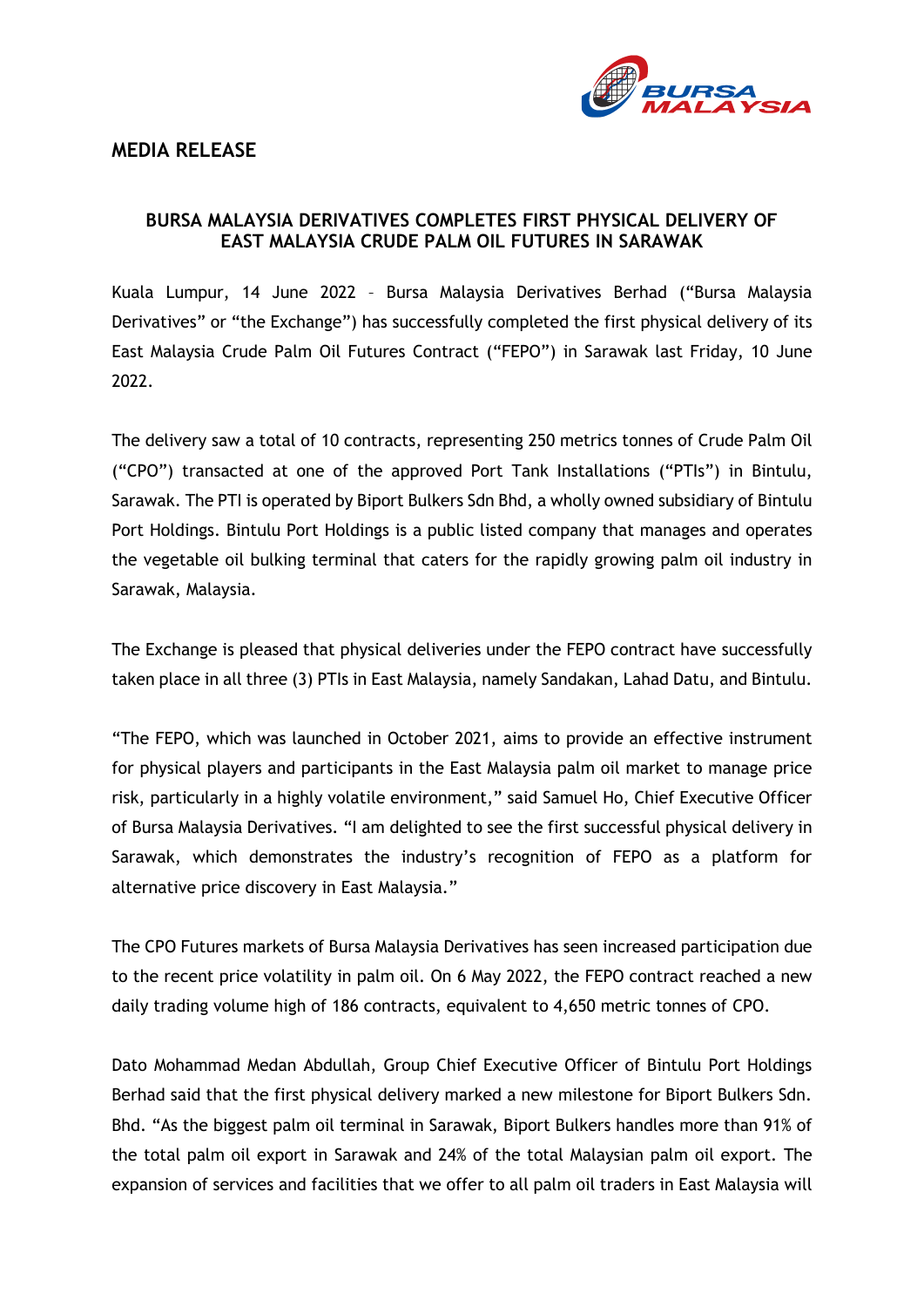

contribute to the growth of Sarawak and Sabah's market share as key palm oil producing and exporting states in Malaysia."

"With Bintulu port's world-class logistical infrastructure, Sarawak producers are now able to sell their crude palm oil on the Bursa Malaysia Derivatives platform, which is accessible electronically and globally. In the long run, we are hopeful that such development would allow Sarawak and Sabah to enjoy greater pricing transparency and autonomy. We look forward to a continuous collaboration with the Exchange to upskill our members and develop the next phase of the Sarawak palm oil trading ecosystem," said Mr Eric Kiu Kwong Seng, Chairman of Sarawak Oil Palm Plantation Owners Association (SOPPOA).

Bursa Malaysia Derivatives is the first Exchange in the world to offer physically delivered commodity derivatives contracts with sustainable requirement mandated for delivery. All physical deliveries made under its Crude Palm Oil Futures (FCPO) and FEPO contracts must be sourced from Palm Oil Mills that meet the Oil Palm Management Certification (OPMC) under the Malaysian Sustainable Palm Oil (MSPO) Certification Scheme's requirements. These commitments are in line with the Exchange's efforts to foster sustainable development through its product offerings and across the entire value chain.



Workers at the approved Port Tank Installation with signs commemorating the completion of Bursa Malaysia Derivatives' first FEPO Physical Delivery in Sarawak.